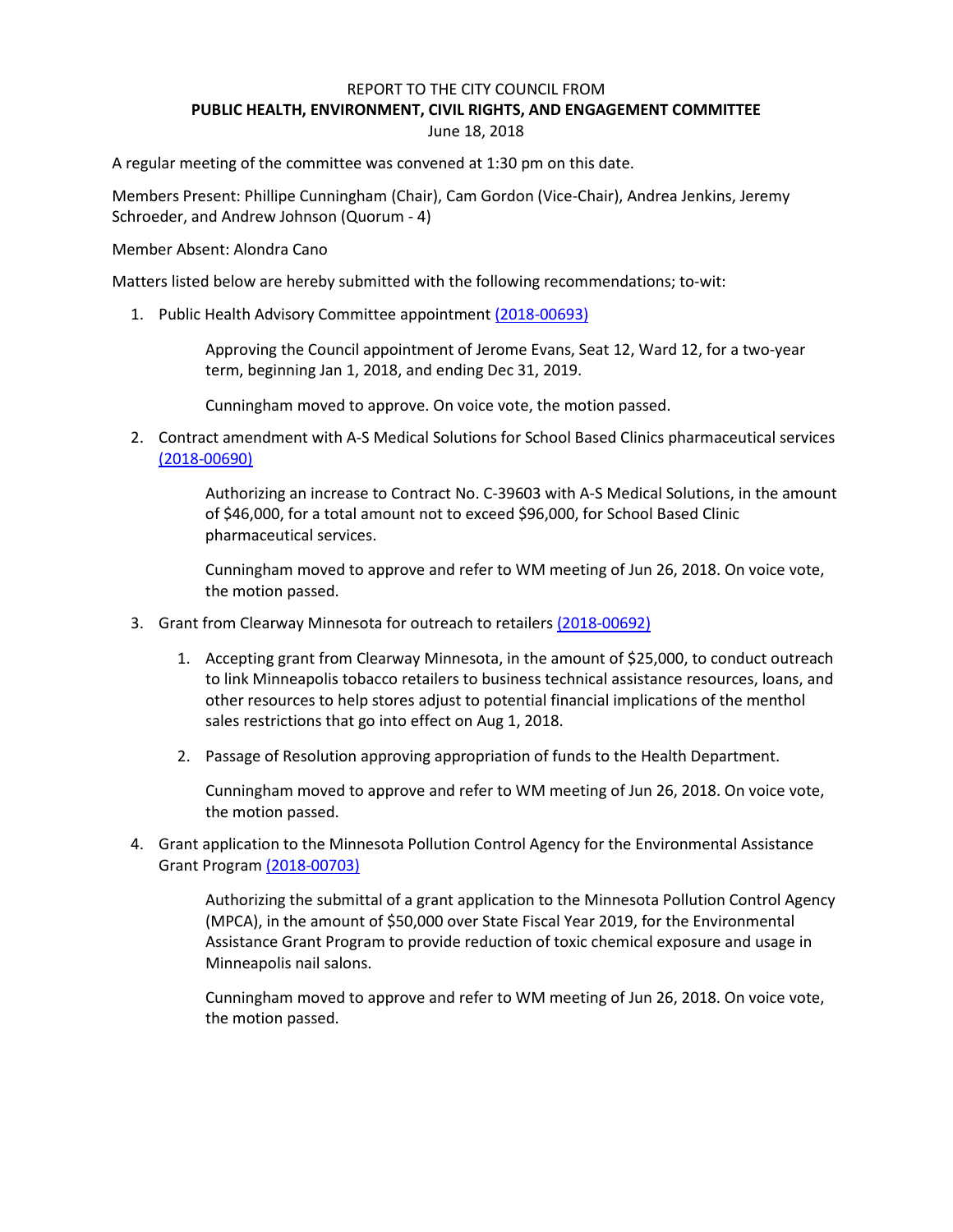5. Grant application to Centers for Disease Control for REACH grant [\(2018-00702\)](https://lims.minneapolismn.gov/File/2018-00702)

Authorizing the submittal of a grant application to the federal Centers for Disease Control (CDC), in an amount up to \$900,000 annually over a five-year period from Sept 30, 2018, through Sept 29, 2023, for the REACH grant to improve health, prevent chronic diseases, and reduce health disparities with a primary target population of African Americans, East Africans, and American Indians in Minneapolis.

Cunningham moved to approve and refer to WM meeting of Jun 26, 2018. On voice vote, the motion passed.

- 6. Contracts with various organizations to fund collaborative safety strategies [\(2018-00709\)](https://lims.minneapolismn.gov/File/2018-00709)
	- 1. Authorizing a contract with the Heritage Youth Sports Foundation, in the amount of \$20,000, for Athleadership 2.0, a leadership training and mentorship program for high school students.
	- 2. Authorizing a contract with The Man Up Club, in the amount of \$30,000, for a program to engage youth ages 16-24 in crisis along the West Broadway corridor that provides mentoring sessions with professional adult role models.
	- 3. Authorizing a contract with the Folwell Neighborhood Association, in the amount of \$50,000, for the Penn Community Collaborative, events and programs that will occur during the summer along the Penn Avenue corridor.
	- 4. Authorizing a contract with the Minneapolis Police Activities League, in the amount of \$13,000, for the Building Strong Men Mentoring Program, a mentorship program for Native American men.
	- 5. Authorizing a contract with the Seward Neighborhood Group, in the amount of \$7,000, to provide restorative justice solutions by Little Earth residents.
	- 6. Authorizing a contract with the Native American Community Development Institute, in the amount of \$30,000, to pilot a youth-resident led community engagement leadership development program.
	- 7. Authorizing a contract with Indigenous Roots, in the amount of \$80,640, to conduct outreach and provide resources along the Lake Street corridor.
	- 8. Authorizing a contract with the Powderhorn Park Neighborhood Association, in the amount of \$79,360, to incentivize year-round outreach, clean-up, and business patronage along the Lake Street corridor.
	- 9. Authorizing a contract with Indigenous Roots, in the amount of \$20,000, to engage with check-cashing business owners along Lake Street to make it safer for workers to carry cash.
	- 10. Authorizing a contract with Indigenous Roots, in the amount of \$20,000, to use visual art, story, and movement to activate Lake Street.

Staff presentation by Cheyenne Brodeen, Neighborhood & Community Relations Department.

Cunningham moved to approve and refer to WM meeting of Jun 26, 2018. On voice vote, the motion passed.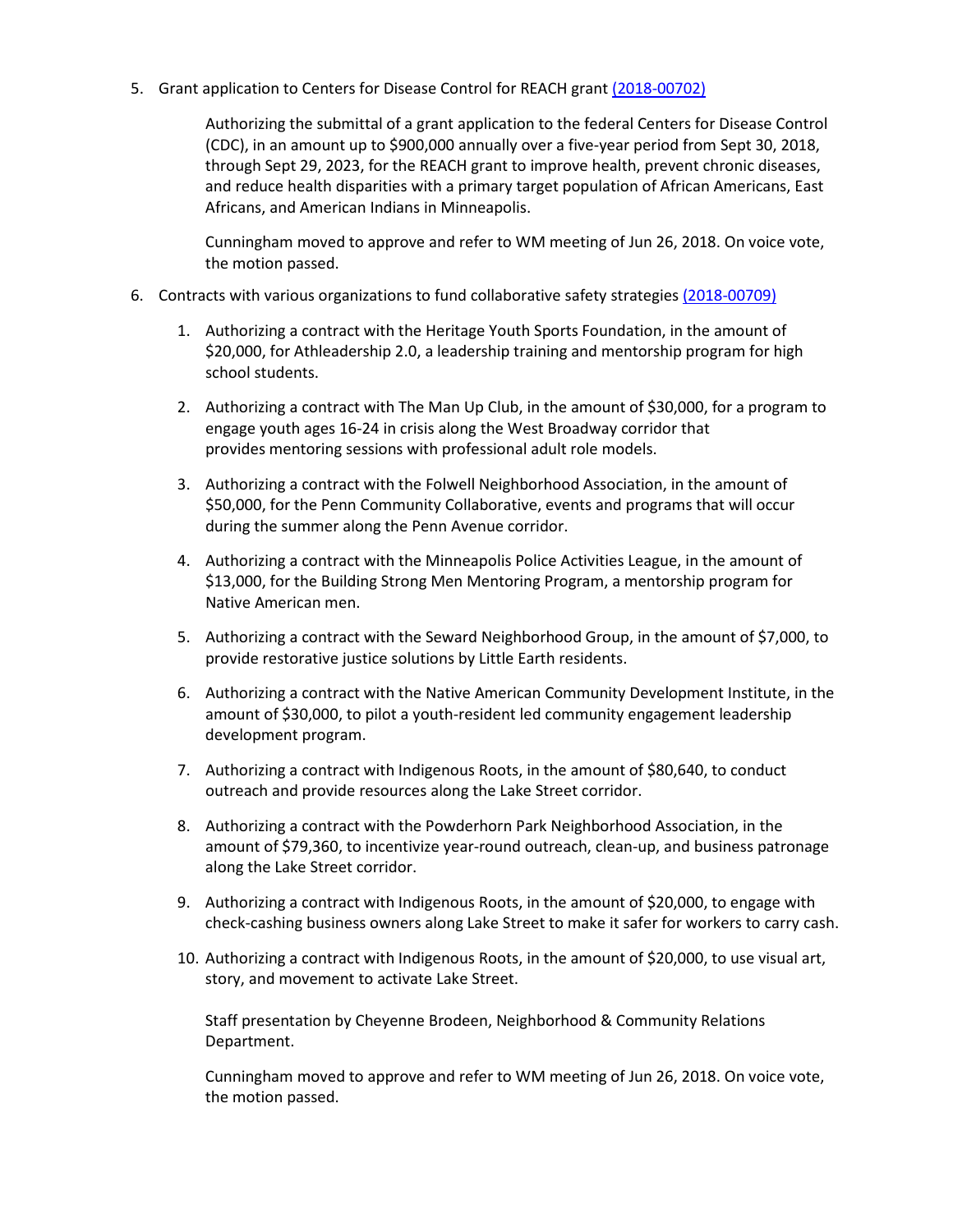7. Neighborhood and Community Engagement Commission appointment[s \(2018-00740\)](https://lims.minneapolismn.gov/File/2018-00740)

Setting a public hearing for July 9, 2018, to consider appointments to the Neighborhood and Community Engagement Commission (NCEC).

Cunningham moved to set public hearing for Jul 9, 2018. On voice vote, the motion passed.

8. Youth Violence Prevention Executive Committee presentation [\(2018-00661\)](https://lims.minneapolismn.gov/File/2018-00661)

Receiving and filing a presentation on recommendations for the future of the Youth Violence Prevention Executive Committee.

Staff presentation by Sasha Cotton, Youth Violence Prevention Coordinator.

Cunningham moved to receive and file. On voice vote, the motion passed.

Gordon moved to send forward without recommendation a resolution rescinding Resolution 2006R-571, as amended by Resolution 2007R-025, entitled "Recognizing Youth Violence as a Public Health Problem and Establishing a Youth Violence Prevention Steering Committee," passed Nov 17, 2006, and establishing the Violence Prevention Executive Committee. On voice vote, the motion passed.

9. Homegrown Minneapolis Food Council annual presentatio[n \(2018-00697\)](https://lims.minneapolismn.gov/File/2018-00697)

Receiving and filing presentation on the 2017 Homegrown Minneapolis Food Council accomplishments and 2018 plans.

Staff presentation by Tamara Downs Schwei, City Coordinator's Office; and DeVon Nolen and LaTasha Powell, Homegrown Minneapolis Food Council.

Cunningham moved to receive and file. On voice vote, the motion passed.

## 10. Status report on Ketamine us[e \(2018-00754\)](https://lims.minneapolismn.gov/File/2018-00754)

Cunningham moved to direct the Civil Rights Department, Office of Police Conduct Review and Police Conduct Oversight Commission, to complete their research study on Minneapolis Police Department officer involvement in the use of sedatives during arrests and report back to the Public Safety and Emergency Management Committee by July 26, 2018. Following the submission of this study, an independent audit of the study and process will be completed to examine the City's research process and increase transparency.

The Chair afforded the courtesy of the floor to Council President Bender and Council Member Ellison.

Cunningham moved to amend the staff direction to read as follows:

Directing the Civil Rights Department, Office of Police Conduct Review and Police Conduct Oversight Commission, to complete their research study on Minneapolis Police Department officer involvement in the use of sedatives during arrests and report back to the Public Safety and Emergency Management Committee by July 26, 2018. Following the submission of this study, an independent audit external evaluation of the study and process will be completed to examine the City's research process and increase transparency.

On voice vote, the amended staff direction passed.